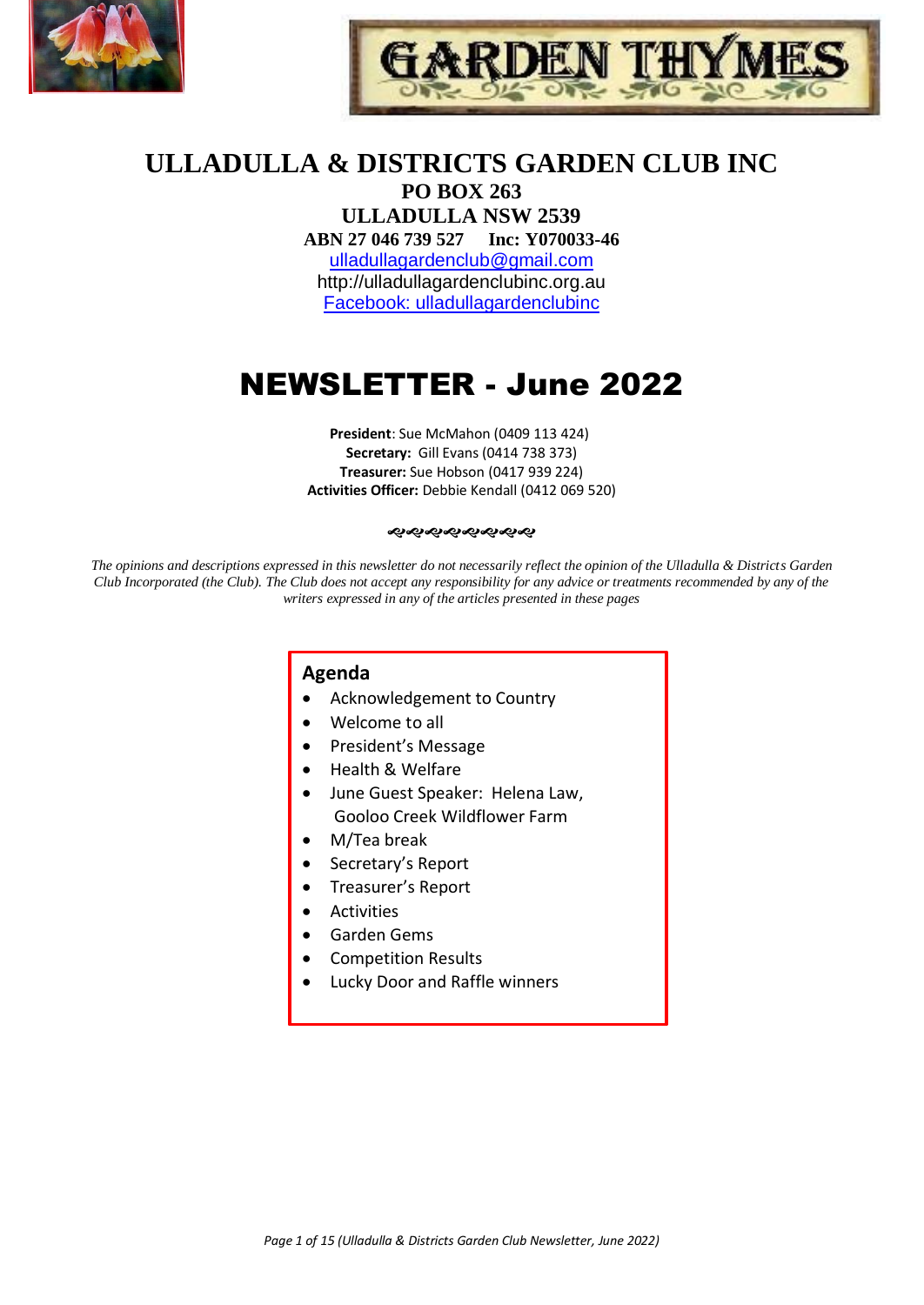### **New Members**

Please welcome new member/s: Judy Hay

#### 

### **Get Well Messages**

If you are aware of a member who is not well, or needs cheering up, **please let Chris Turner know on 0415 398 254**

#### **����������**

### **Banking Information – please note new details**

If you would prefer to pay electronically for membership or trips etc, you can - details as follows:

## **Westpac Ulladulla Branch BSB 032701 Account No 269025**

Please ensure you enter your surname and what the money is for in the description space i.e. Keegan, Fees

**You can also pay at meetings using our new EFTpos facility – see our Treasurer at the meeting.**

**����������** 

### **Contact Details**

If you have recently changed your address, telephone number or email address, please ensure that you let a committee member know. This will ensure that you will receive your newsletter via email if you have requested this. All personal details are kept strictly confidential.

#### ෯෯෯෯෯෯෯

#### **Morning Tea**

**Please think about bringing your own mug for m/tea** – this not only helps with the environment but also keeps our costs to a minimum. A mug with a lid would work best, as this would alleviate spillage and a possible injury. If you do use a disposable cup, please make sure you put it in the bin before you leave. We have had a lot of spills while packing up when cups are left on the floor.

#### やややややややや

#### **Insurance**

Please note that guests, (non-members), are not covered by the Club's Group Personal Accident Policy on coach trips, therefore, these are restricted to financial members only.

#### ෯෯෯෯෯෯෯

### **Newsletter**

Will be distributed to members via email each month. As our monthly meetings are resuming, those who do not receive the newsletter via email, can collect their copy from the Welcome desk on meeting day.

おおおおおおおお

**Propagation Group –** see article in this newsletter

やややややややや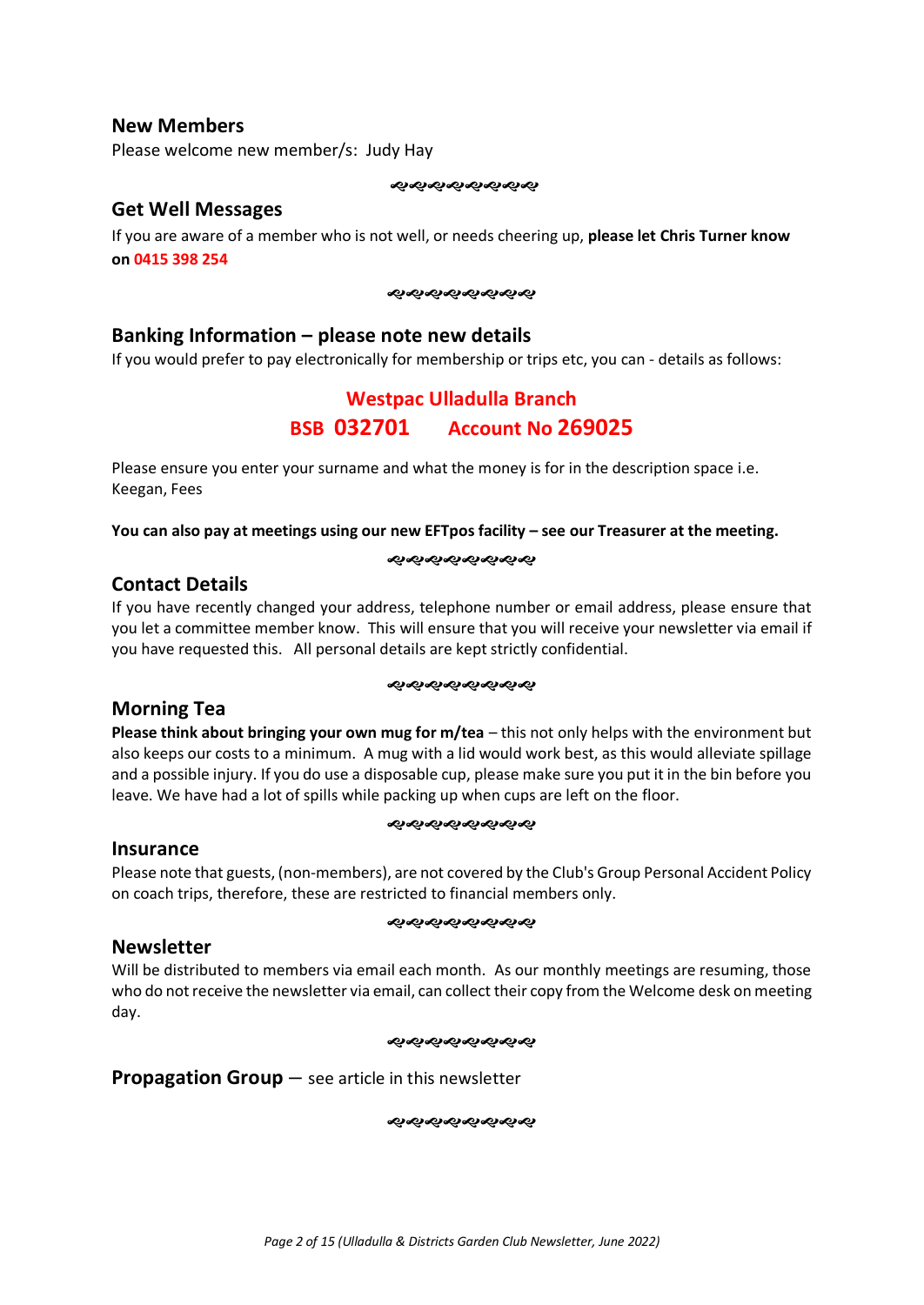## **Vice President's Message**

As I write this message, we have enjoyed a week of beautiful sunny weather although the nights have been a bit on the chilly side. The winds of a week or so ago have dried out the sodden ground and gardening is possible once again and to have winter sunshine as well is a gardener's dream.

Much of the gardening to be done, however, is to pull out all the dead natives. They have not enjoyed the months of rain and waterlogged soil; it is not to their taste. Lavenders and culinary herbs like rosemary, sage and thyme haven't survived the long wet either. Never mind! Spring will come fast enough, and we can stock up on plants at all the nurseries we will visit on Garden Club trips that Debbie has planned.

Our President, Sue is moving this week and last week the Propagation group gathered in her garden to dig out some of her beautiful plants. Apparently, the buyer of the house is not interested in the garden and is happy for any or all the plants to go. Strange but true! So, we gathered ferns and palms, bromeliads and hippeastrums, kangaroo paws and cuttings. But we did not take any pots or the plants in them. These will all be relocated to Sue's new garden in Lake Conjola where she cannot have a garden, but she can have as many potted plants as she desires. It will take a couple of moving trucks to get all the pots from Mollymook to Lake Conjola. There are an awful lot of pots.

Hopefully, you manage to buy some of Sue's bromeliads from the Trading Table at the next Garden Club meeting.

On 16 June the Garden Club Secretary, Gill, along with the rest of the committee, hosted a Morning Tea to welcome the new members to the Club. In the past New Members' morning teas were held every 6 months or so but Covid put an end to that. Thankfully the tradition has been revived and new and old members enjoyed getting to know each other on Gill's deck in the sunshine overlooking Lake Conjola.

Our next meeting on is on 27 June and it is the Garden Club's Birthday meeting. The Garden Club is 47 years old. The Club is getting on in years but as we all know, birthdays are for celebrating so we will have cake and the annual President's Award will be presented.

We will see you there!

Happy Gardening! Gillian (on behalf of Sue whose computer is packed in a box)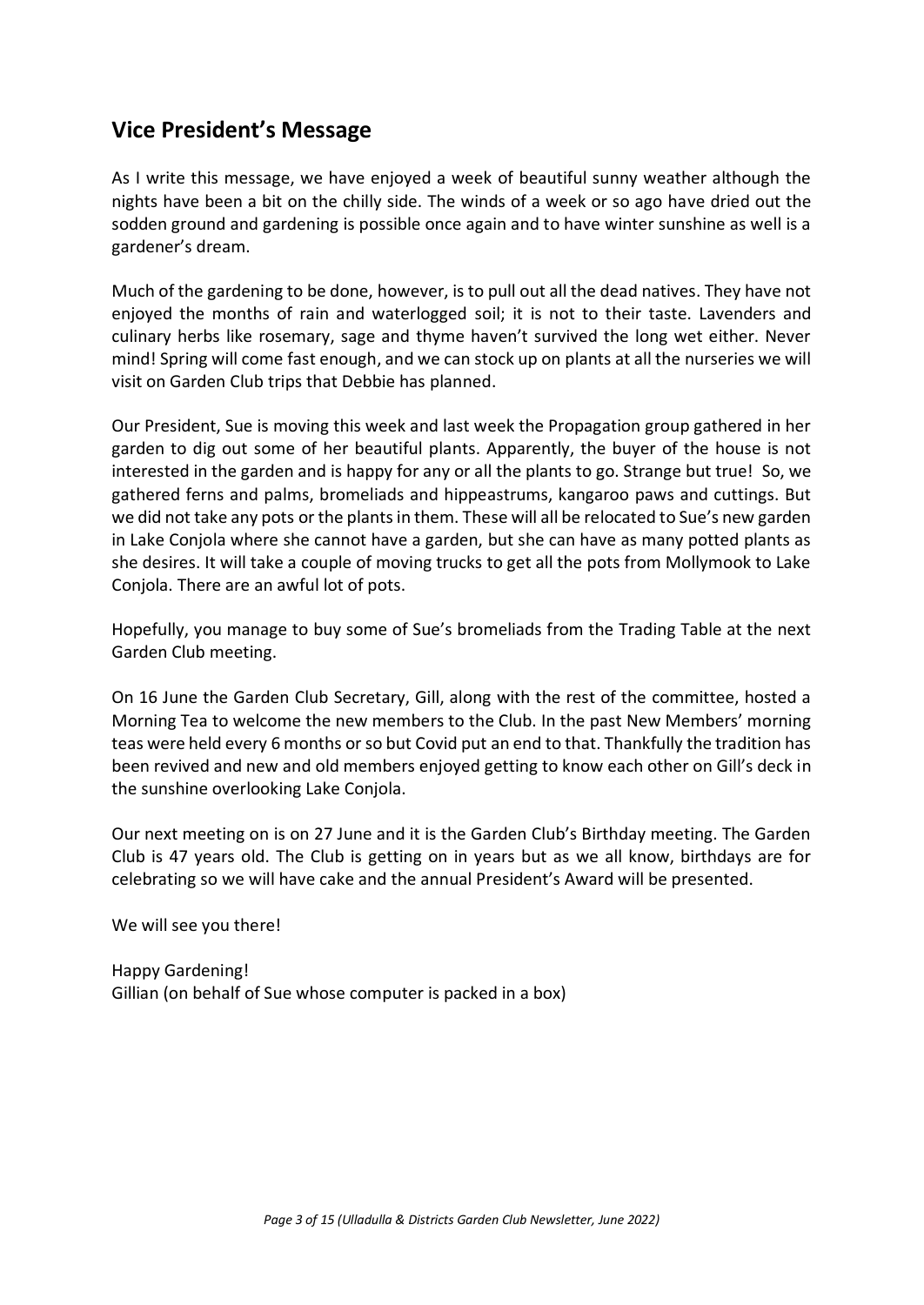## **Finance Reports – Sue Hobson (Treasurer)**

## **May 2022**

| Funds held at Westpac and CBA at April 30, 2022  | \$24797.98 |
|--------------------------------------------------|------------|
| May Income                                       | \$2805.87  |
| May Expenditure                                  | \$3013.38  |
|                                                  |            |
| Cash Book and Westpac balance as of May 31, 2022 | \$24500.47 |
|                                                  |            |
| Bendigo Bank Term Deposit                        | \$7261.99  |
| Student' account                                 | \$2426.28  |

**ଶବ୍ଦଶବ୍ୟବଶ୍ୟ** 

## **Thank you to Colleen Ringe for sharing …**

On the 6th June I had the pleasure to visit 2 private gardens in Cobargo and Brogo. This was a Meet and Greet afternoon through the Facebook group called Riverina Plants and Gardening. The weather was glorious and the gardens lovely. The surprise was a white and a pink luculia. The pink one was still small but covered in flowers, the white one was in shade and at the end of its flowering, such a lovely plant.

The 2nd garden is owned by a couple who have moved from Robertson where they ran the Garden club there and had a magnificent garden which has been featured in the Highlands magazine. They have only been in Brogo for 7 months but the work they have done already in the garden was amazing. They have agreed that our GC can visit if we ever go down that way. It was a lovely day and if anyone is interested in joining the FB group it is open to everyone.





*Page 4 of 15 (Ulladulla & Districts Garden Club Newsletter, June 2022)*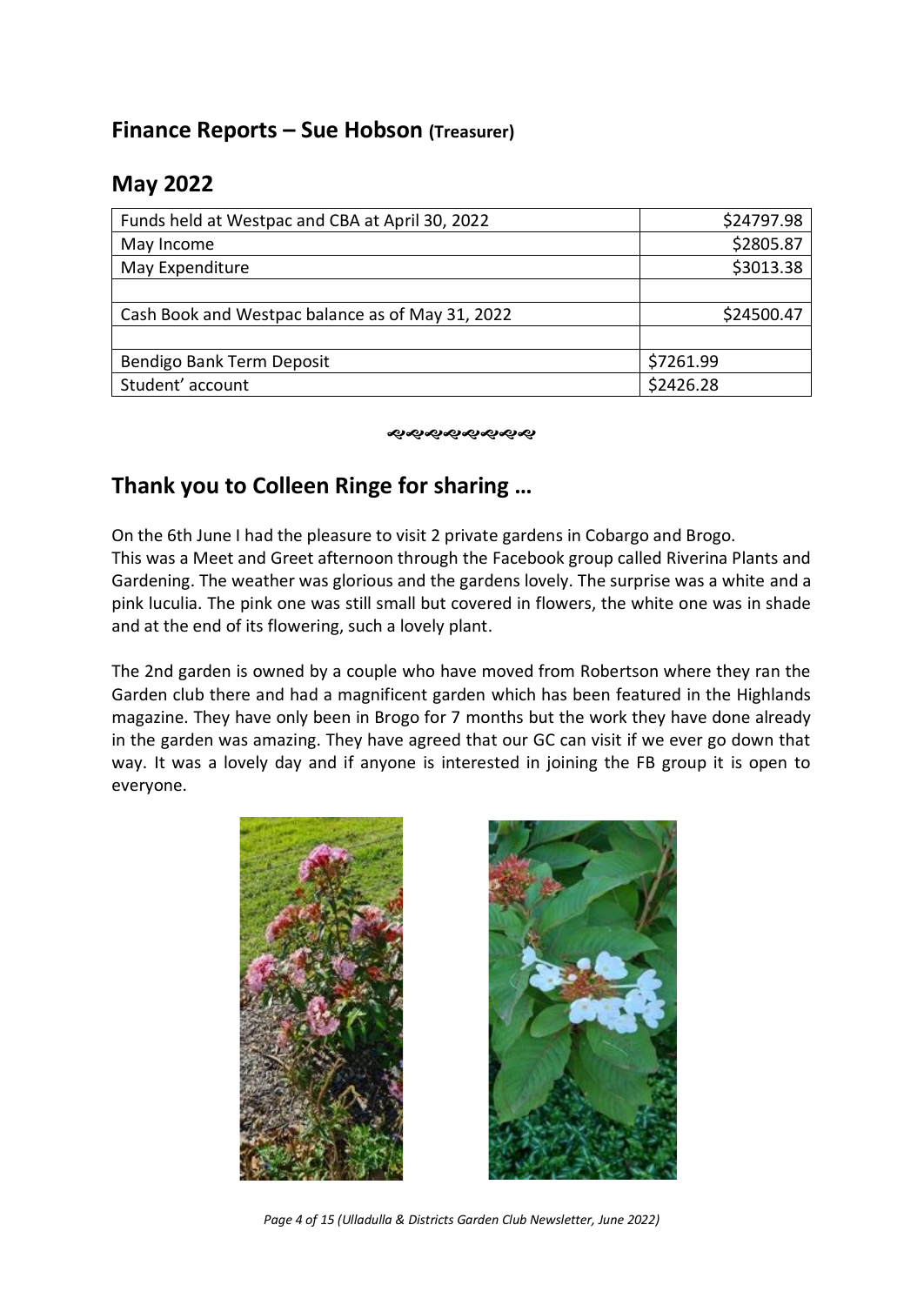## **Activities - Debbie Kendall**

### **Thursday, 11 August: Soup Day - An enjoyable and relaxing day when the Committee cooks up a delicious variety of soups for you to enjoy.**

- There will be a lucky door prize, raffles, and trading table.
- If anyone would like to sell their craft, home grown produce etc. please come and see me.
- We also plan to have a slide show of highlights from past Garden Club trips and events. If anyone has photos they would like to include in our slideshow (can even be a garden highlight from your own holiday) please email to [ulladullagardenclub@gmail.com](mailto:ulladullagardenclub@gmail.com)

**Time:** 11.30 am – 2.00 pm **Venue:** Lake Conjola Community Hall, Lot 7025 Lake Conjola Entrance Rd**. Cost: \$10 pp** – includes a variety of soups, bread rolls, tea/coffee & cakes/slices. Contributions towards the sweet treats would be appreciated. **Feel free to invite your partner or a friend. BYO mug and spoon**.

#### *Any profits from our Soup Day go towards funding our Community Projects.* **\*\*\*\*\*\*\*\*\*\*\***

#### **Tuesday, 30 August: Garden visit and Coffee Morning – Judy Hamilton, 39 Anker Ave, Mollymook. \*\*\*\*\*\*\*\*\*\*\***

**Thursday, 29 September: Day trip** to the Illawarra Rhododendron and Rainforest Garden; Burnetts on Barney Garden Nursery, Kiama; South Coast Bamboo, Coolangatta

**The Illawarra Rhododendron & Rainforest Garden** is located on the escarpment above Wollongong, at Mount Pleasant. Set in four hectares of rhododendrons, vireyas, azaleas and camellias, the gardens are a beautiful and peaceful place to relax and take a stroll. We will have morning tea on arrival.

Following our visit to the Gardens free time in Kiama to have lunch – bring or buy your own.

A quick visit to **Burnetts on Barney Nursery** in Kiama - 10% discount on purchases

On our journey home we will visit **Bamboo South Coast** on Bolong Rd, Coolangatta. This is an expansive nursery stocking many rare colourful plants, bamboo and Indonesian imports. They are also landscape design and construction specialists. Viewing is by appointment only.

| 7.45 am from Ulladulla Civic Centre                 |  |
|-----------------------------------------------------|--|
| 5.30 pm Ulladulla Civic Centre                      |  |
| \$45 with a deposit of \$20 at the time of booking. |  |
| ***********                                         |  |
|                                                     |  |

**REFUNDS/CANCELLATIONS**: As we are now able to confidently plan future activities post COVID, it is timely to remind members of our Club's Refunds and Cancellation Policy. If you need to cancel any of our coach trips or functions we will do our best to refund money or partial money paid. However, this may not be possible once funds are committed to payment of coach and venue bookings.

#### *સર્વેશ્વેશ્વેશ્વેશ્વેશ્વે*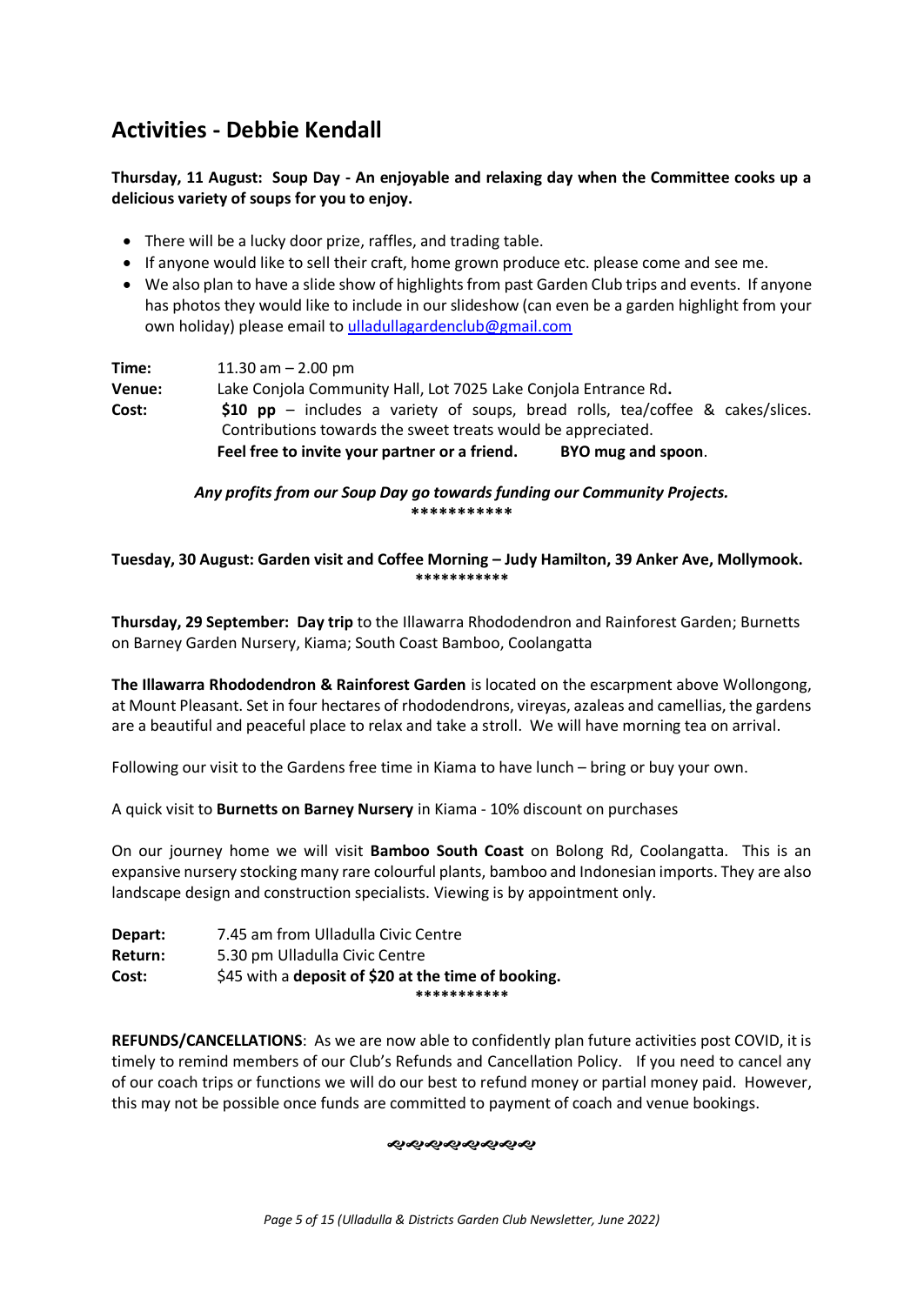## **Guest Speaker for our May Meeting was club member Dr Anne Eggins**

Garden Club member Dr Anne Eggins talked about her career as a science teacher and her many years with the Education Department before taking early retirement and purchasing a home in Ulladulla with long-time friend, and Garden Club member, Jean Allen.

Anne entertained members with a history of her time as a teacher in Australia and overseas, explaining how she eventually ended up in Ulladulla. Anne showed photos of how she and Jean have developed their garden from "bare roots" to the beautiful garden it is today. Sadly Jean passed away a couple of years ago,



but not one to take it easy, Anne has recently purchased acreage at Termeil which she is looking forward to moving to once her Ulladulla home is sold.

**Our Guest speaker for June is Helena Law** who will talk about the effects the fire had on proteas and waratah and their recovery and the effect of the recent heavy rain.



#### *sasasasa*s

Our Vice President Gillian Boyd presented Daryl Bishop with a beautiful cyclamen as a thank you for her wonderful contributions to our newsletter over the last 5 years in her "About the Fauna in my Garden". I know that I enjoyed typing each article and I learned so much from each one.

Thank you, Daryl, for sharing your knowledge and broadening ours – Ed

**����������** 

#### **Visitor contributor …**

My friend, Sharon Beckley (from Cornwall UK) was staying with me and came to our May meeting as a visitor. This is a photo of her rose at home in St Austell. I thought I would share it with you … Ed



5 తన తన తన తన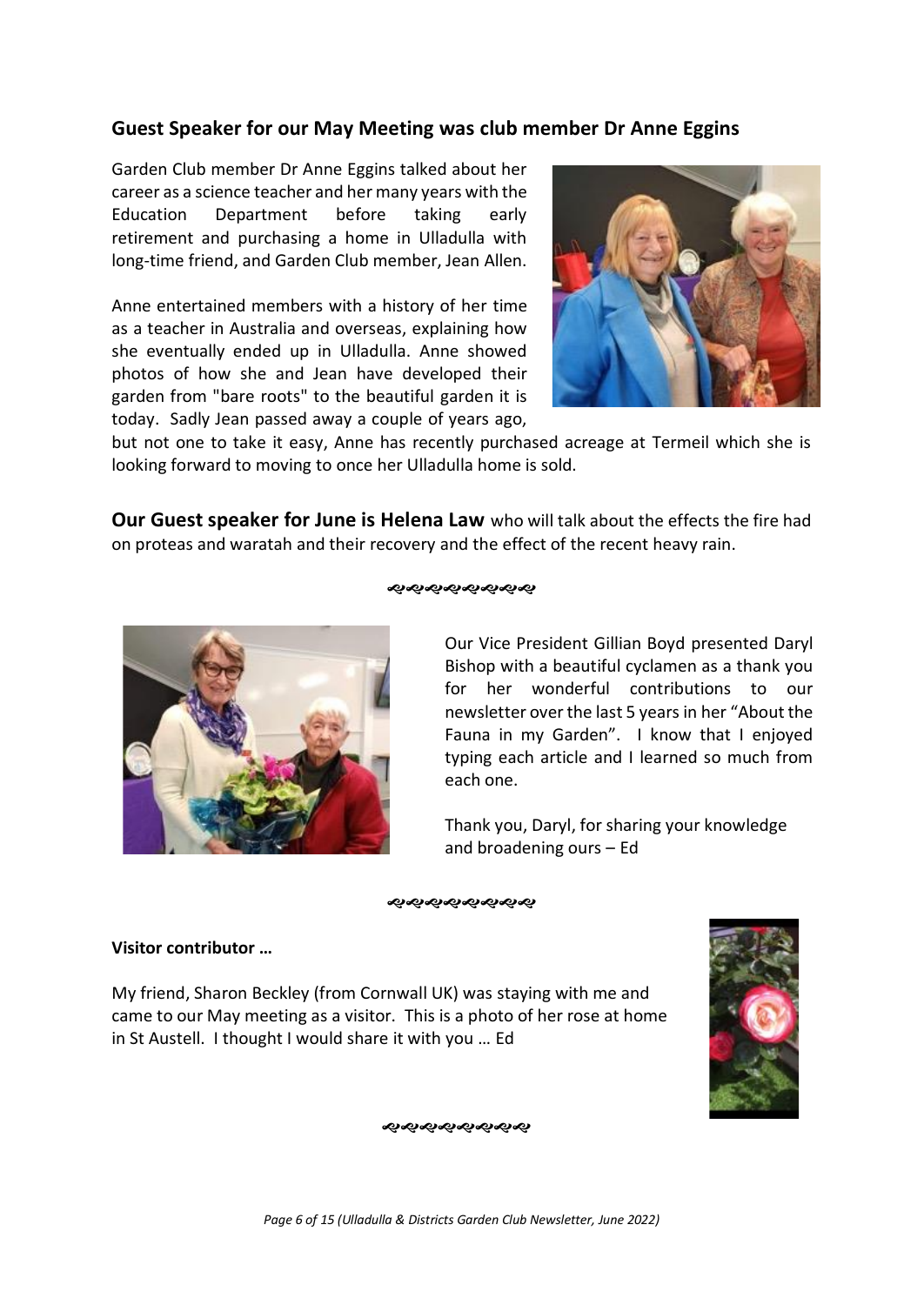## **Last Report – Elvina James**

We didn't see you on the walk in the Ulladulla Wildflower Reserve on June  $1^{st}$ . The weather wasn't very pleasant with cold westerly winds, but the small group present enjoyed the camaraderie. Those plants that were flowering put on a great show and there were no twigs falling while we were there. During our walk we were able to see several species of ground orchids, pixie caps, cobra greenhoods, painted caladenias, and helmet orchids. Acacias (wattles) were everywhere, prickly moses, sweetscented wattles and sunshine wattles. The hairpin banksia also put on a great show for us. We also saw plenty of mountain devil or honey flowers which mean there was plenty of nectar for the honeyeaters and insects. So sorry you missed it.

It is interesting how quickly our bushland can recover after a bushfire. Our native plants have a number of different ways of recovering after these tragic events. Our gum trees have what is called epicormic shoots located under the bark and after the fires these shoots are triggered and push though the bark. These shoots can be seen up and down the trunks of the trees giving a feathery appearance.

Many of our plants have assistance from underground eg lignotubers, rhizomes, tubers and bulbs. These mechanisms also have some forms of nutrients to assist in the regrowth of the plants. One essential ingredient to assist in this process would be rain.

Some of our plants have a lignotuber which helps the plants to regrow following the fires. Some examples of these are our waratahs and mallee growing forms of eucalypts.

Our ground orchids, which appear to be a frail species of plant compared to shrubs, have rhizomes tubers and bulbs underground. These aid in the regrowth following the bush fires. This may not happen immediately but many in the next season or two. After flowering season, many of these plants die back any way. When rain comes, they soak it up and resprout.

If lignotubers, rhizomes, tubers, and bulbs are not present in the plant, then of course we have to depend on seeds. Some of the seeds are propelled in various directions when the seed pod splits open. Some plants with woody seed pods depend on the fires to open their pods so seeds can flutter off in the wind.

Fire in the bush is a necessity as many of our plants require fire for flowering. It would appear that fires put potash in the soil which aids in the plants producing flowers. Many gardeners add potash into the soil to assist in making their plants flower prolifically. Unfortunately, this is not possible in our bushland, so we have to depend on our bushies to do the job for us. Generally, it is necessary every 2-3 years.

This is a very interesting subject, and I don't claim to have all the answers. There is so much to learn about our native plants, and it is interesting that since the big fires a couple of years ago, plants and orchids have appeared where they hadn't been seen before.

Now I know that Garden Club members enjoy their gardens and other people's gardens as well. Why not enjoy our natural bushland too. Enjoy the plants and flowers in the bush and our native birds. Unfortunately, it is not possible to see the small animals through the day as most of them are nocturnal and enjoy their visits to the flowers when we are asleep.

Bye for now, enjoy your garden and the great outdoors - **Elvina**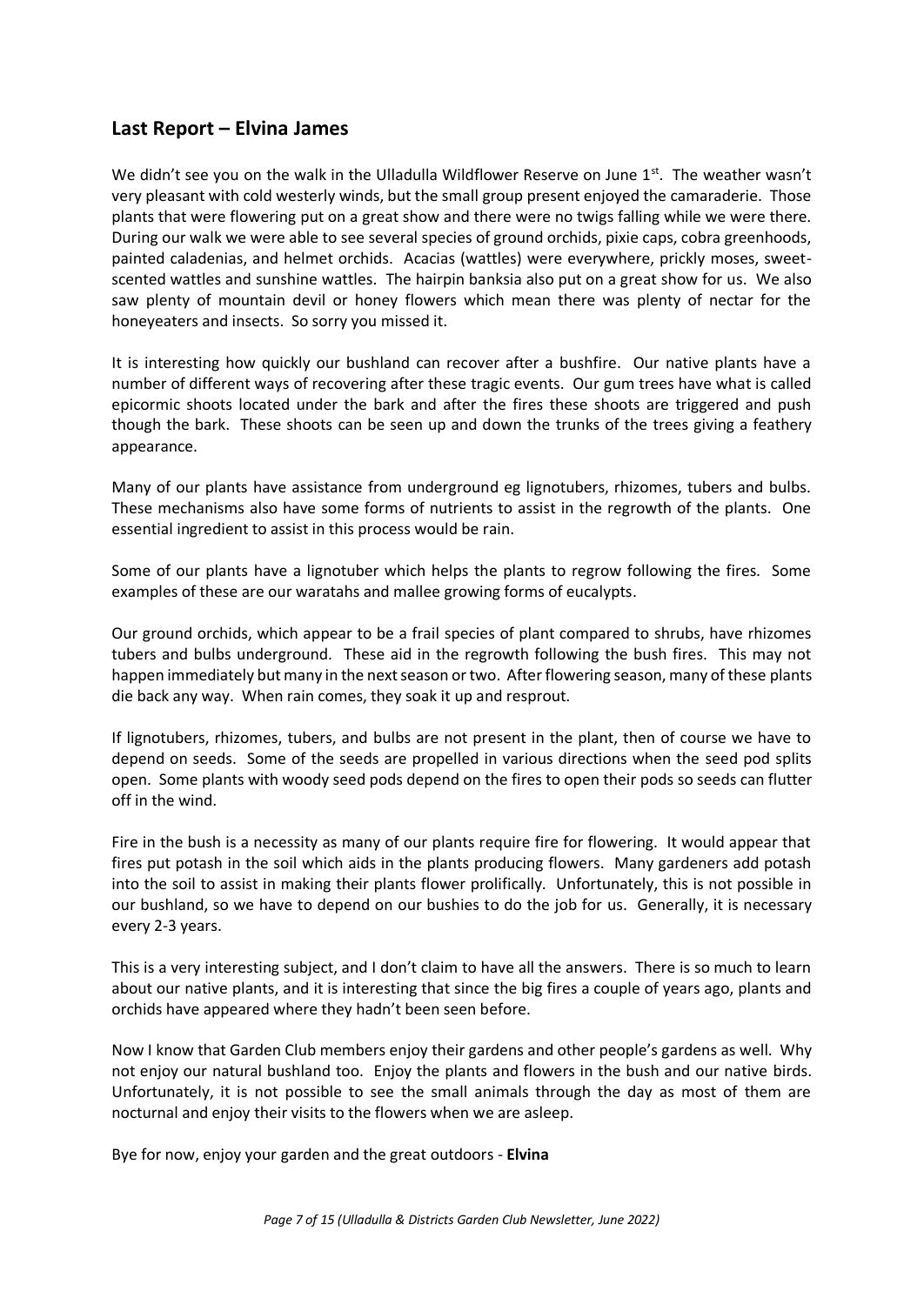We held a Farewell Morning Tea for Life Member Elvina James, who joined the Garden Club in 1988. Elvina is leaving Ulladulla to move closer to her family in Kempsey. Elvina formed and took charge of the Garden Club's Library and gave monthly book reports, along with lots of other interesting information, at our meetings. Past President and Life Member Lindy Bonser wrote a lovely article in last month's Garden Thymes on Elvina. We wish Elvina well when she moves to her new home.

#### **A friendship thought from Elvina**

A friend is one who can touch your heart from across the world.

#### **దీళుళుళుళుళుళుళు**

## **Birthday flowers**

- July Pea Flower *(bossiaea)* Kangaroo lobelia *(dampier diversifolia)* Exotics Carnation, snowdrops
- August Grevillea Buxifloria (grey spider flower) Thelymitra ixiodes (spotted sun orchid) Exotics Primrose Violet



*Page 8 of 15 (Ulladulla & Districts Garden Club Newsletter, June 2022)*

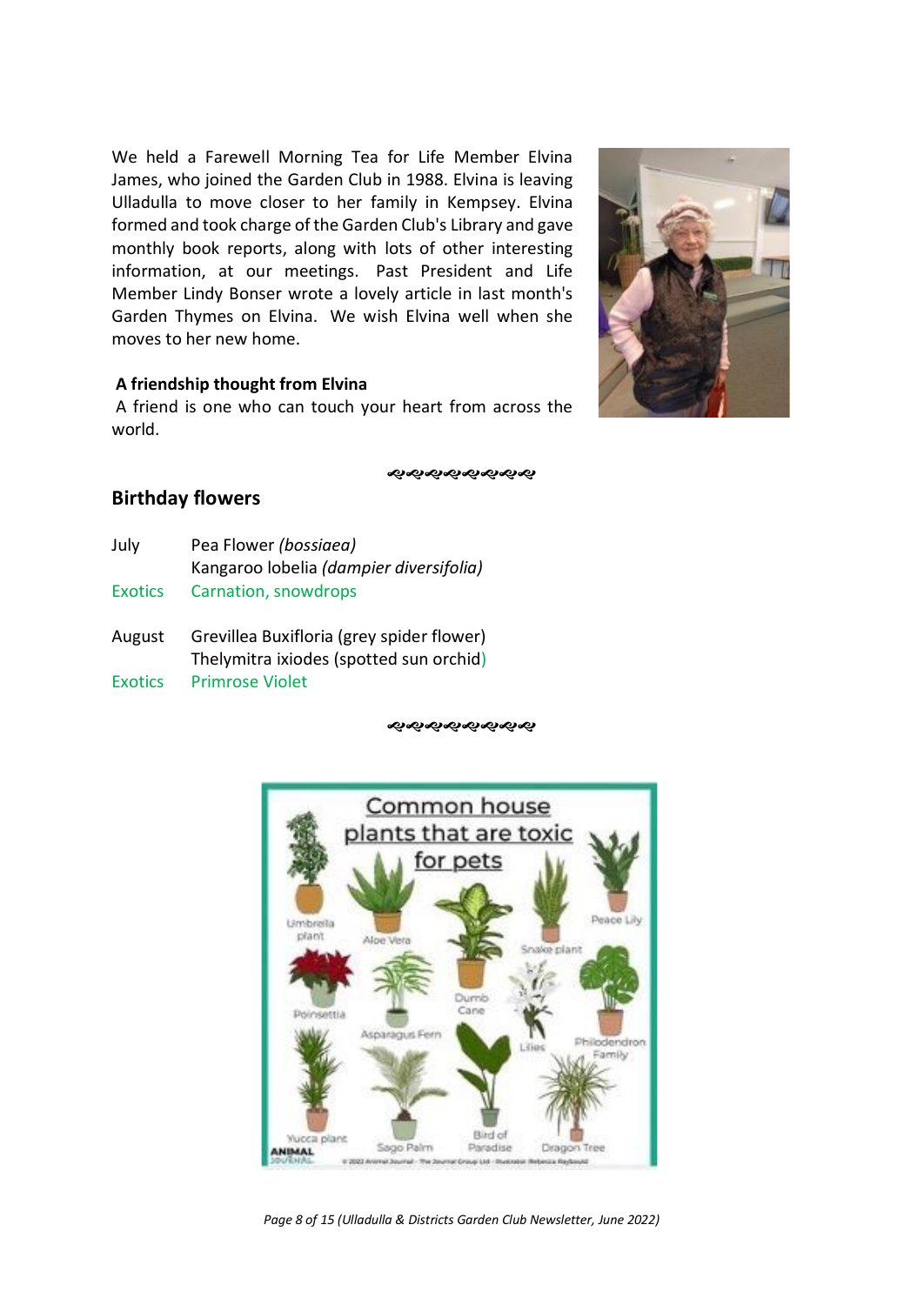## **Our Garden Project – Nolan Harvey and Chris Turner**

The story so far - The potting shed was completed and filled to the brim with everything we would ever need in the garden and some that we don't.

**The next plan**: raised garden beds made from old baths and the paths around the garden and shed.

**Outcome:** the paths were made from recycled tree mulch sourced from the Lake Conjola Entrance Road dump with many trips back and forwards, it was worth the effort and free. The raised bath beds were completed and looked fantastic with their fence palling surrounds.

**Problem:** despite good crops of carrots, beetroot, cabbage, lettuce, radish, peas and broccolini the rain came and didn't stop



so the tomatoes and later lettuce and spring onions drowned; oh darn, the baths had failed, and they were very low down so a bit hard on the ageing back.

#### **So, what to do about these problems?**

**Answer:** build bigger and higher natural draining beds. **How:**

- 1. Get rid of the old beds, which was quite easy, we pulled them out, saved the timber surrounds, put them out on the front lawn and they were gone by the next morning.
- 2. What to build the beds from? Well luck was on our side, posts were retrieved via the Men's Shed from a property that was heading for demolition, corrugated Colourbond was sourced from a neighbour and the Men's Shed and we had saved our fence palings leaving only the frame to be bought.
- 3. **Planning:** After much measuring and stepping out of the area a plan was agreed on, it's a bit quirky in shape and because the area is not level some more thought had to go into the plan with some tweaks being made.

**At last, construction**: post holes were dug; the posts were cut into one metre lengths and buried to 300 mm which wasn't easy as they all had to be level on the sloping area. Next a wooden frame was constructed between the posts for stability and to attach the





**Problem**: a few gaps on the edges, these were filled in with off cuts from the frame and a shelf was made from our recycled fence palings around the top edges to have a place to put tools and maybe sit on.

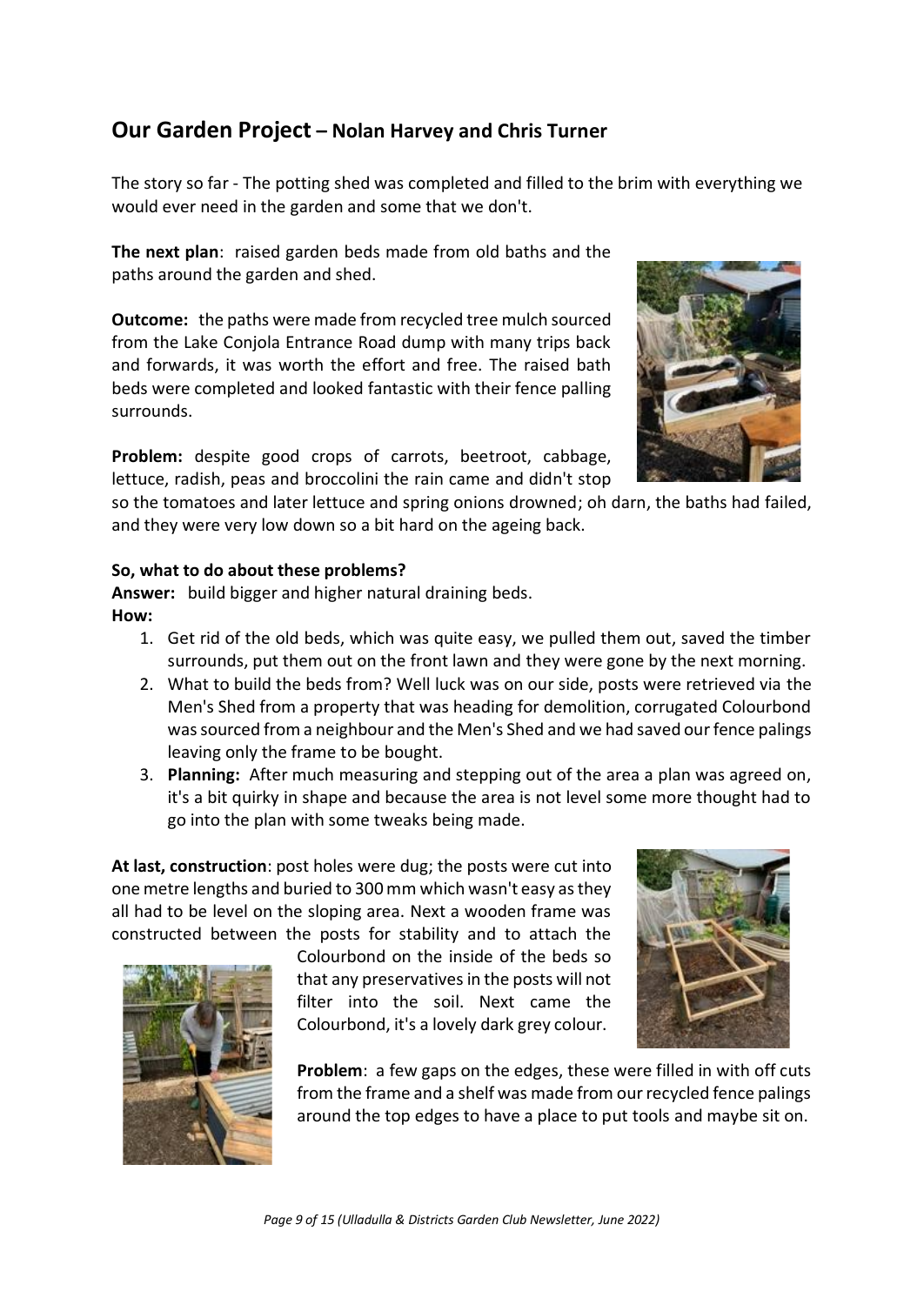**Next very big problem** - How to fill such large beds with good soil? We spent some time watching YouTube; our favourite is "Self-sufficient Me" plus Chris had used a sort of layered approach to fill the baths sort of like Heugal Culture. We were lucky enough to have saved a lot of logs from a neighbour's bottle brush that was blown over. I had already cut them up into smaller logs about 400mm, we had exactly enough to cover the base of the three beds. Next very strong winds had blown small branches, twigs and leaves onto the waterfront yard of our friends, the Henderson's at Lake Conjola which John very kindly loaded into his trailer and delivered to us, again there was just the right amount to cover the three beds. Next, luck was with us again, our neighbour's nature strip had grown out of control so I mowed it for him just to get the clippings, but I went overboard and kept going past his house and down and around the corner on the councils footpath. All the clippings went into the beds which we then covered with cow manure and Dynamic Lifter and left to cure.





**Progress**: the beds heated up nicely, so we have now added the scratchings from the chook pens at the Ulladulla Produce store and covered that with our own lovely worm laden compost, which was just a little wet, so we have covered the beds in sugar cane straw to settle for a couple of weeks before we add more layers.

**Still to come:** a bumper crop of vegetables from our back friendly, better draining beds

## **Next big project - the front garden.**

むむむむむむむむむ

## **Who do you think you are?**

New member Trish Scott has assisted niece Liz Ellis (Australian netball representative) trace her family history (on her maternal side). Liz's full story can be seen on August 2 on SBS.

#### **ର୍ଦ୍ଧର୍ବର୍ୟକ୍ରସ୍**ତ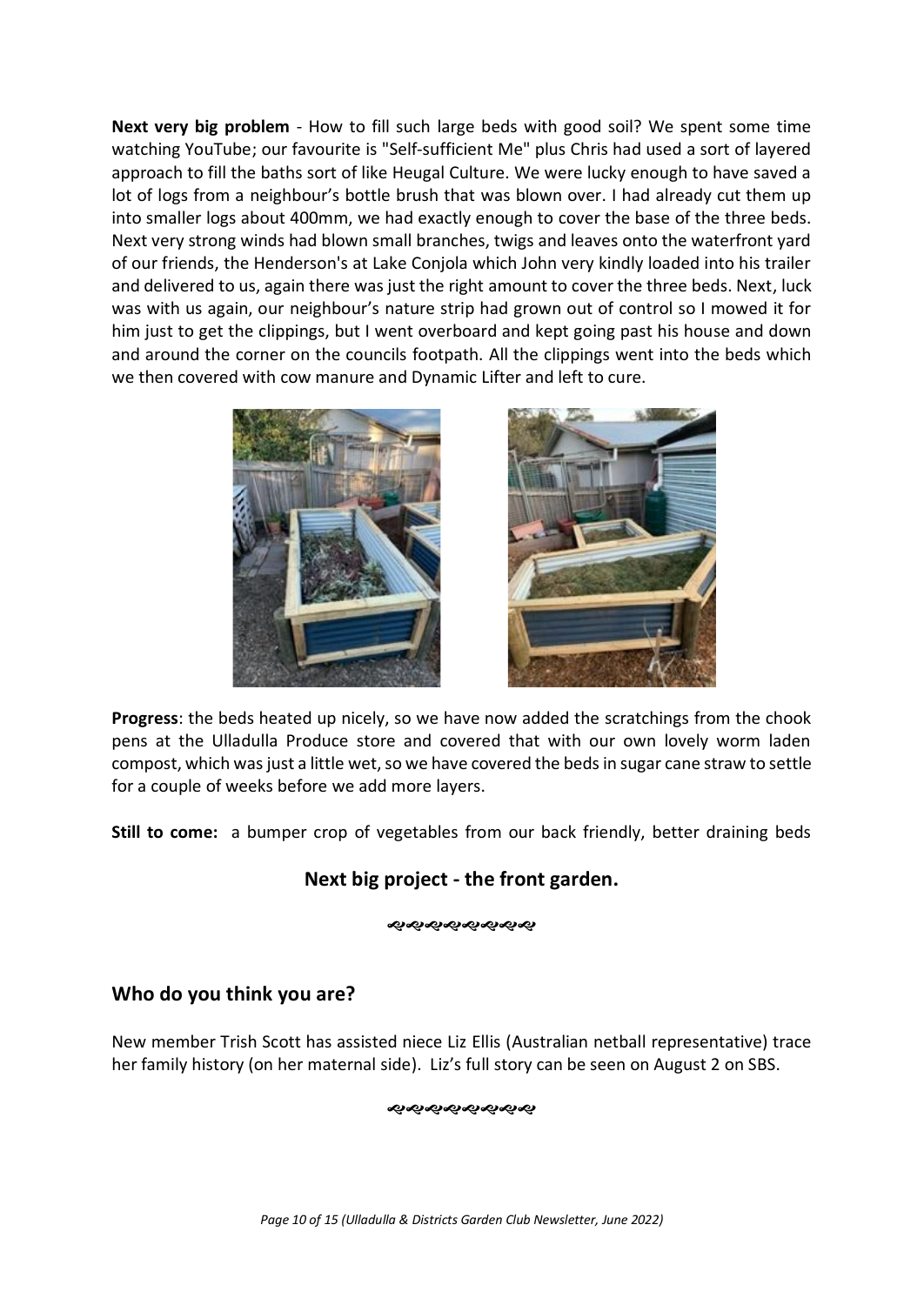## **Would you like to be a Member in Focus at one of our meetings?**

We would love to hear from any member in our club who can share their journey with us  $-$  it doesn't have to be garden related, or it can just be some photos that you can share with us  $$ it is up to you.

You could be a new member or a long-standing member whose garden has evolved significantly since they last presented. Don't be shy as we can assist with your presentation.

If you are interested in sharing your knowledge and experiences with the club, please contact Colleen Ringe.

### **Garden Clubs of Australia National Convention**

Location: Townsville Date: September 11-15, 2022 **Registrations Close June 30, 2022** Further information can be found at [www.gcaconvention.com.au](http://www.gcaconvention.com.au/)

ళుళుళుళుళుళుళు

## **FYI only – not an organised UGC trip**

Bathurst Spring Spectacular 10 Open Gardens for \$20 Sat Oct 29 and Sun Oct 30 [springspec@bathurstgardenclub.org.au](mailto:springspec@bathurstgardenclub.org.au)

*સ્વર્ય સર્વ્ય સર્વ્ય સર્વ* 

## **How is your plant knowledge?**

1. What is the most common flora in Australia?

2. What of the following are not in the rose family? Raspberries, apples, grapes.

3. What is the state flower of Western Australia? What is the colour?

4. A poem written in 1905 by Henry Lawson mentions 2 Australian natives which express his love of Australian flowers? Can you name them?

5. Which flowers were known as Gilly flowers?

## **Answers on back page**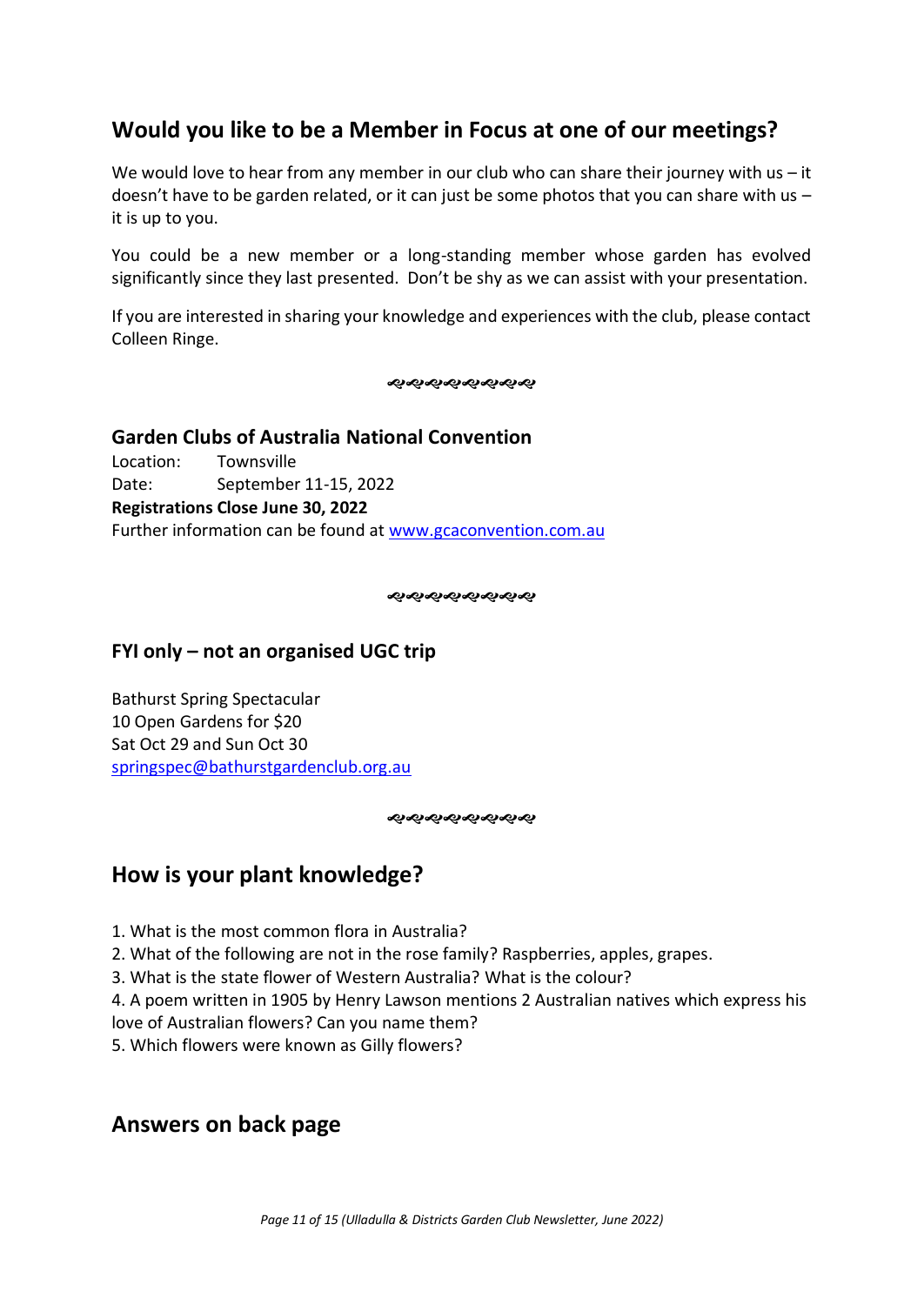## **Competition for May 2022 meeting –One Perfect Bloom - and the winners were:**

1<sup>ST</sup>: Rose Richardson 2

2<sup>nd</sup> Tie Graeme Oke & Barbara Mison









## **Competitions for 2022**

| June            | <b>Winter Wonders</b> |
|-----------------|-----------------------|
| July            | Camellias             |
| <b>August</b>   | Succulents            |
| September       | Orchids               |
| <b>October</b>  | Roses                 |
| <b>November</b> | Symphony in White     |

おおおおおおおお

**Shirley Smith Award 2022 -** Hooray, we have another 2 – keep them coming in

#### **Tip No 1**

**Garden Tap getting hard to turn on?** Take a piece of garden hose about 14cm long. With a razor blade, cut a slit just over halfway along its length. Slip this piece of hose over the tap. The extra leverage makes turning the tap on/off much easier.

#### **Tip No 2**

**Rabbits taking a liking to your favourite plant.** Generously sprinkle the plant with cayenne pepper. It worked for me. Rabbits were eating just one alstroemeria (why?) in a garden with many the same

There are a lot of rabbit holes in the lawn and garden. Does anyone have an answer to that?

やややややややや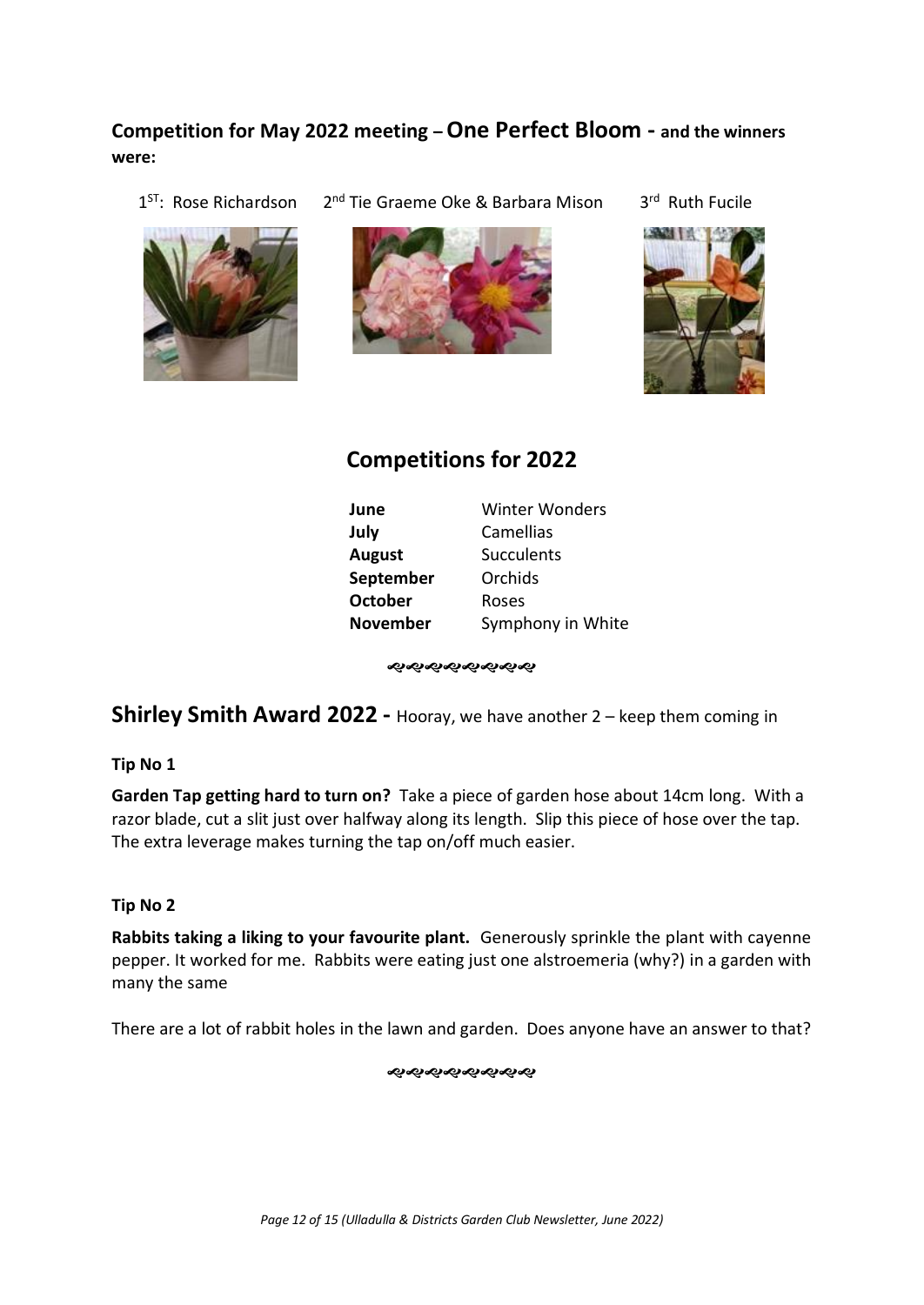### **Garden Club Community Project** - **Safe Waters Community Care**

The Garden Club's current community project is to help establish the garden at one of the three shelters managed by Safe Waters Community Care. Safe Waters offers a night-by-night crisis accommodation service for people experiencing homelessness in the Ulladulla area. The service is run by paid staff during the day by volunteers overnight.

Safe Waters has already established a general shelter in South Street and renovations are currently underway at the Highway shelter located at the front of the church near Pitman Street. Once the Highway shelter is complete renovations will begin on the third shelter.

The Garden Club is providing assistance with the establishment of the garden at the Highway shelter. The Garden Club has donated \$300 to help pay a gardener to develop the garden and a lemon tree to add to other fruit trees already growing at the rear of the shelter.

Safe Waters is supported by the church at the rear of the Highway shelter and Mums Real Estate . They are seeking additional donations and volunteers to help deliver this vital service in the local area. If you would like to help out or find out more, check out the Safe Waters website (www.safewaterscc.org).

#### やめめぬめぬぬめ

#### **Next Propagation Group meeting – Hardwood and root cuttings and division of perennials**

On Thursday 7 July at 2 pm the Propagation Group will meet at Merilyn's house to learn and practice hardwood cuttings of deciduous shrubs, divisions of perennials and root cuttings of deciduous shrubs. Propagators who are skilled at these techniques are very welcome to come along and share their expertise. All new ideas are welcome.

An email with all the venue details will be sent out closer to the date. If you would like to come along to the Propagation Group, please contact [ulladullagardenclub@gmail.com,](mailto:ulladullagardenclub@gmail.com) and ask to be added to the email distribution list.

#### **ର୍ଦ୍ଧଶ୍ୟକ୍ରମ୍ବର୍**

**Plant sale Monday July 4, 2022**

10:00am – 2:00pm

Janey George 9 Craig Street Lake Conjola

Cash only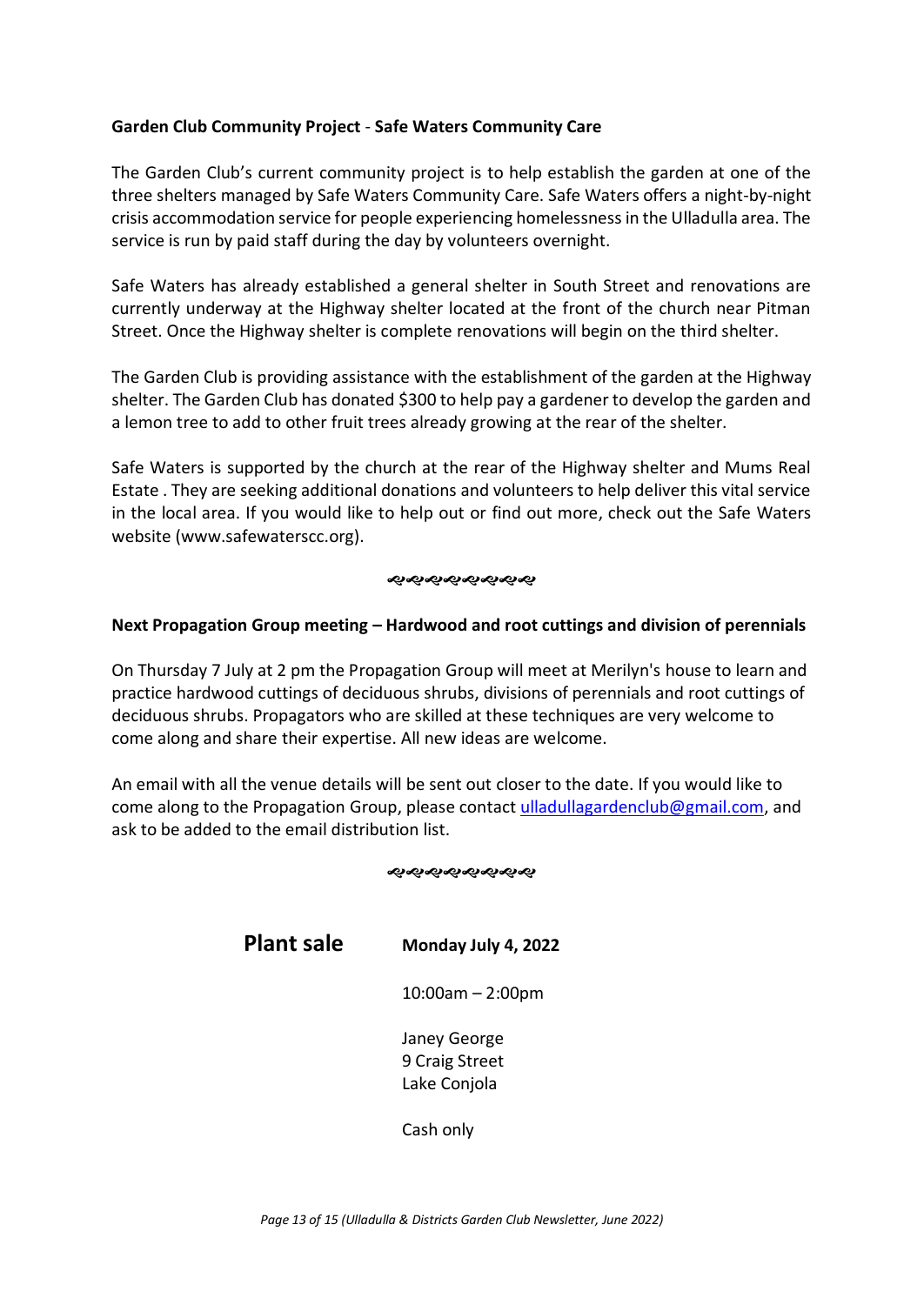### **Member Elizabeth Stayt requested that I include this poem in the newsletter as a tribute to her friend Mary Lefeure – I am sure you will enjoy it as well …**

### **Glory of the Garden – Rudyard Kipling**

Our England is a garden that is full of stately views, Of borders, beds and shrubberies and lawns and avenues, With statues on the terraces and peacocks strutting by; But the Glory of the Garden lies in more than meets the eye.

For where the old thick laurels grow, along the thin red wall, You'll find the tool- and potting-sheds which are the heart of all The cold-frames and the hot-houses, the dung-pits and the tanks, The rollers, carts, and drain-pipes, with the barrows and the planks.

And there you'll see the gardeners, the men and 'prentice boys Told off to do as they are bid and do it without noise; For, except when seeds are planted and we shout to scare the birds, The Glory of the Garden it abideth not in words.

And some can pot begonias, and some can bud a rose, And some are hardly fit to trust with anything that grows; But they can roll and trim the lawns and sift the sand and loam, For the Glory of the Garden occupieth all who come.

Our England is a garden, and such gardens are not made By singing: 'Oh, how beautiful,' and sitting in the shade While better men than we go out and start their working lives At grubbing weeds from gravel-paths with broken dinner-knives.

There's not a pair of legs so thin, there's not a head so thick, There's not a hand so weak and white, nor yet a heart so sick But it can find some needful job that's crying to be done, For the Glory of the Garden glorifieth everyone.

Then seek your job with thankfulness and work till further orders, If it's only netting strawberries or killing slugs on borders; And when your back stops aching and your hands begin to harden, You will find yourself a partner In the Glory of the Garden.

Oh, Adam was a gardener, and God who made him sees That half a proper gardener's work is done upon his knees, So when your work is finished, you can wash your hands and pray For the Glory of the Garden that it may not pass away! And the Glory of the Garden it shall never pass away!